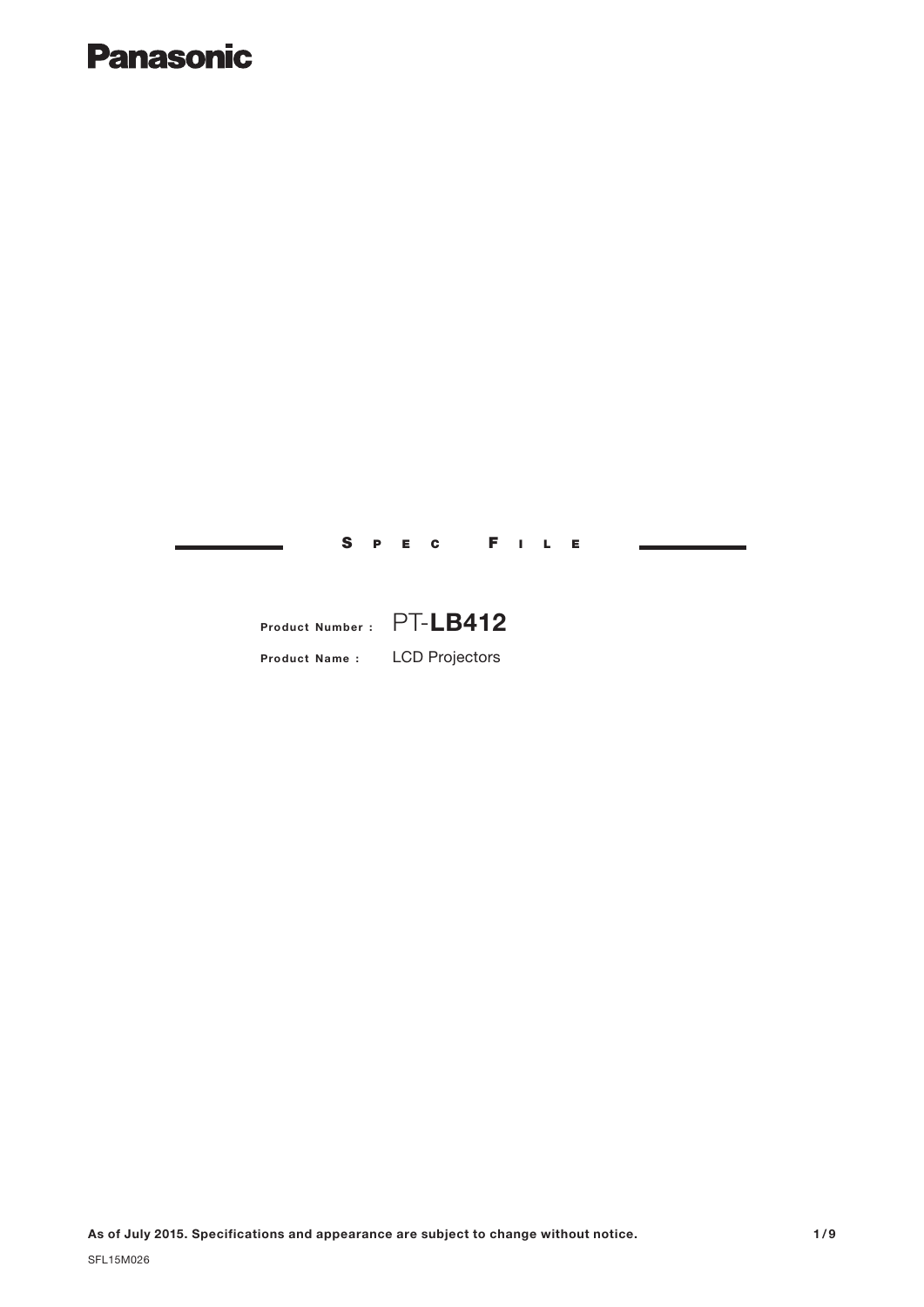## **Specifications**

VIDEO IN AUDIO IN 1 AUDIO IN 2 AUDIO OUT SERIAL IN LAN

| LCD Projectors                              |                               | PT-LB412                                                                                                                 |
|---------------------------------------------|-------------------------------|--------------------------------------------------------------------------------------------------------------------------|
| Specifications                              |                               |                                                                                                                          |
| Main unit                                   |                               |                                                                                                                          |
| Power supply                                |                               | AC100-240V 3.5A 50/60 Hz                                                                                                 |
| Power consumption                           |                               | 300W                                                                                                                     |
|                                             |                               | 6W when Standby mode set to Normal,                                                                                      |
|                                             |                               | 0.5W when Standby mode set to Eco*1                                                                                      |
| LCD panel                                   | Panel size                    | 16.0 mm (0.63 inches) diagonal (4:3 aspect ratio)                                                                        |
|                                             | Display method                | Transparent LCD panel $(x, 3, R/G/B)$                                                                                    |
|                                             | Drive method                  | Active matrix method                                                                                                     |
|                                             | Pixels<br>Pixel configuration | 786,432 (1,024 $\times$ 768) $\times$ 3, total of 2,359,296 pixels                                                       |
| Lens                                        |                               | Stripe<br>Manual zoom (1.2x), manual focus F 1.6-1.76, f 19.16-23.02 mm                                                  |
| Throw ratio                                 |                               | $1.48 - 1.78:1$                                                                                                          |
| Lamp                                        |                               | 230 W UHM lamp                                                                                                           |
| Lamp/Filter* <sup>2</sup> Replacement Cycle |                               | Normal: 5,000hrs / Eco1: 6,000hrs / Eco2: 10,000hrs                                                                      |
| Screen size                                 |                               | $30-300$ inches $(0.76-7.62$ m) diagonally, 4:3 aspect ratio                                                             |
| Colors                                      |                               | Full color (16,777,216 colors)                                                                                           |
| Brightness*3                                |                               | 4,100 lumens (LAMP POWER: NORMAL)                                                                                        |
| Center-to-corner uniformity*3               |                               | 80%                                                                                                                      |
| Contrast* <sup>3</sup>                      |                               | 12,000:1 (all white/all black, Image mode:Dynamic,<br>Lamp control: Normal, Iris: On)                                    |
| Resolution                                  |                               | $1,024 \times 768$ pixels (Input signals that exceed this resolution will be<br>converted to $1,024 \times 768$ pixels.) |
| Optical axis shift                          |                               | $6:1$ (fixed)                                                                                                            |
| Keystone correction range                   |                               | Vertical: $\pm 30^\circ$ , horizontal: $\pm 15^\circ$                                                                    |
| Installation                                |                               | Ceiling/floor, front/rear (menu selection)                                                                               |
| Built-in speaker                            | Output power                  | 10 W (monaural) $\times$ 1                                                                                               |
| <b>Terminals</b>                            | HDMI IN                       | HDMI 19-pin $\times$ 1, HDCP and Deep Color compatible                                                                   |
|                                             |                               | Audio signal: linear PCM                                                                                                 |
|                                             |                               | (sampling frequencies: 48 kHz, 44.1 kHz, 32 kHz)                                                                         |
|                                             | COMPUTER (RGB) 1 IN           | D-sub HD 15-pin (female) $\times$ 1                                                                                      |
|                                             | R, G, B                       | R, G, B: 0.7 Vp-p, 75 ohms;                                                                                              |
|                                             |                               | HD/VD, SYNC: high impedance, TTL (positive/negative automatic)                                                           |
|                                             | $Y$ , PB (CB), PR (CR)        | Y: 1.0 Vp-p (including sync signal), 75 ohms                                                                             |
|                                             |                               | PB (CB), PR (CR): 0.7 Vp-p, 75 ohms                                                                                      |
|                                             | S-VIDEO                       | Y: 1.0 Vp-p; C: 0.286 Vp-p, 75 ohms<br>NOTE: D-Sub -S video conversion cable (ET-ADSV) is required.                      |
|                                             | COMPUTER (RGB) 2 IN           | D-sub HD 15-pin (female) $\times$ 1                                                                                      |
|                                             | R, G, B                       | R, G, B: 0.7 Vp-p, 75 ohms;<br>HD/VD, SYNC: TTL (positive/negative automatic)                                            |
|                                             | MONITOR OUT                   | D-sub HD 15-pin (female) $\times$ 1                                                                                      |
|                                             | R, G, B                       | R, G, B: 0.7 Vp-p, 75 ohms;                                                                                              |

USB USB A (type A) connector  $\times$  1,

Pin jack  $\times$  1, 1.0 Vp-p, 75 ohms M3 (L, R) × 1, 0.5 Vrms Pin jack  $\times$  2 (L, R  $\times$  1), 0.5 Vrms

100Base-TX/10Base-T

M3 (L, R) × 1 (monitor out: 0– 2.0 Vrms, variable)

USB B (type B) connector  $\times$  1, for USB Display

D-sub 9-pin (female) × 1, for external control (RS-232C compliant)

for Memory Viewer/Wireless Module (Out put 5V MAX 500mA)

RJ-45  $\times$  1, for network connection, compliant with PJLink™,

HD/VD, SYNC: TTL (positive/negative polarity compatible)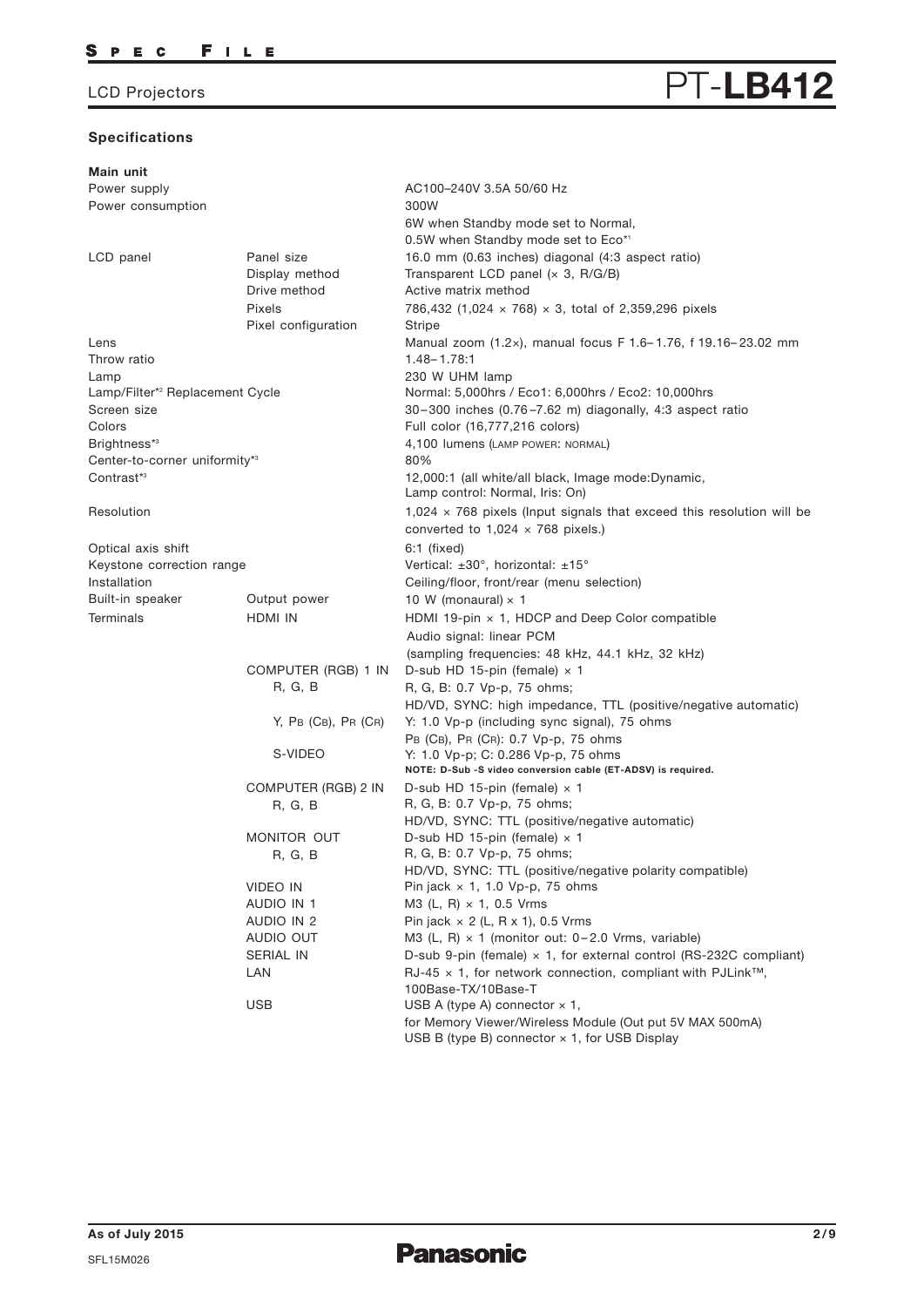#### P E C FILE

Power cord length Cabinet materials Dimensions ( $W \times H \times D$ )

Weight\* 5 Operation noise\*3

Operating temperature

Operating humidity

### **Remote control unit**

Power supply Operation range\*6

Dimensions ( $W \times H \times D$ ) Weight

#### **Supplied accessories**

### **Optional accessories**

Replacement Lamp Unit Replacement Filter Unit Ceiling Mount Bracket Ceiling Mount Bracket Projector Mount Bracket Wireless Module ET-WML100 D-SUB - S Video conversion cable ET-ADSV

 $335 \times 96^{*4} \times 252$  mm  $(13-3/16 \times 3-25/32^{*4} \times 9-29/32$  inches) 1.8 m (5 ft 11 in) Molded plastic Approx. 2.9 kg (6.4 lbs) 5°C–40°C (41°F–104°F) [at less than 1,400 m (4,593 ft.) ; [High land]: [off] 5°C–35°C (41°F–95°F) [at 1,400 m to 2,700 m (4,593 ft. to 8,858 ft.);[High land]:[on 1] 5°C–30°C (41°F–86°F) [at 2,700 m to 3,000 m (8,858 ft. to 9,843 ft.);[High land]:[on2] 20%–80% (no condensation) 37 dB (Lamp power: Normal), 33 dB (Lamp power: Eco1) 28 dB (Lamp power: Eco2)

3 V DC (R03/LR03/AAA type battery × 2) Approx. 5 m (16 ft 5 in) when operated from directly in front of the signal receptor  $44 \times 105 \times 20.5$  mm (1-23/32  $\times$  4-1/8  $\times$  13/16 inches) Approx. 63 g (2.22 oz) (including batteries)

Power cord  $(x 1)$   $(x 2$  for A model only) Wireless remote control unit  $(x 1)$ Batteries for remote control (R03/LR03/AAA type  $\times$  2) Computer signal cable[VGA cable]  $1.5$  m [4 ft 11 in]  $(x 1)$ Software CD-ROM (Instruction Manual, Multi Projector Monitoring and Control Software)  $(x 1)$ 

ET-LAL500 ET-RFL300 ET-PKL100H (for high ceilings) ET-PKL100S (for low ceilings) ET-PKL420B

**Weights and dimensions shown are approximate. Specifications subject to change without notice.**

**\*1 When the Standby mode is set to Eco, network functions such as power on over the LAN network will not operate. Also, only certain commands can be received for external control using the serial terminal.**

**\*2 Usage environment affects the duration of filter.**

- **\* 4 With legs at shortest position.**
- **\* 5 Average value. May differ depending on models.**
- **\* 6 Operation range differs depending on environments.**

**As of July 2015 3/9**



# LCD Projectors **PT-LB412**

**<sup>\*3</sup> Measurement, measuring conditions, and method of notation all comply with ISO 21118 international standards.**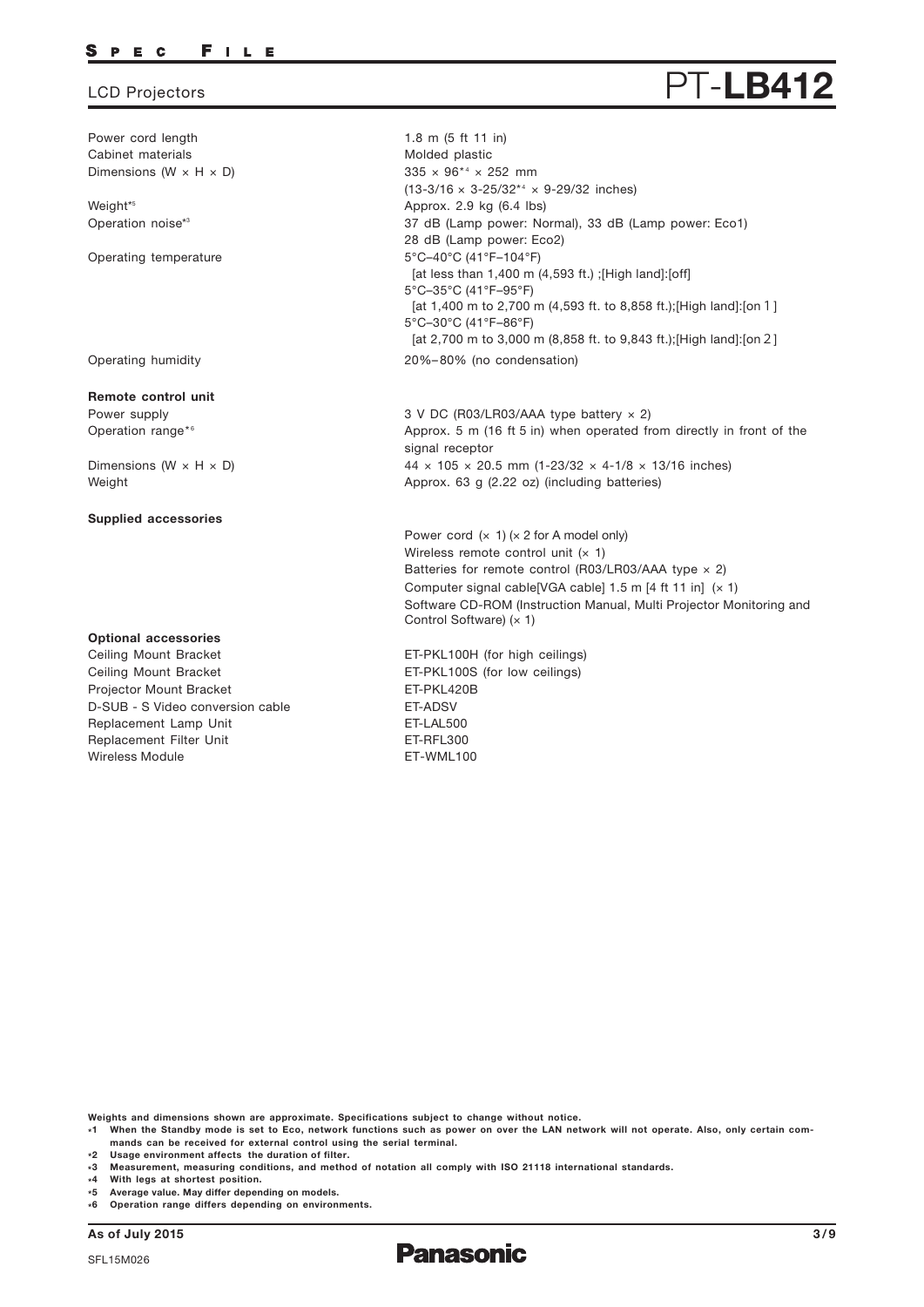#### SPEC FILE

# LCD Projectors **PT-LB412**

## **Dimensions**



**unit : mm (inch) NOTE: This illustration is not drawn to scale.**





## **Terminals**



- 1 Audio output
- 2 Video input
- 3 Computer 1 input
- 4 Computer 2 input
- 5 HDMI input
- 6 LAN connector
- 7 USB B connector
- 8 USB A connector
- 9 Audio input 1
- 10 Audio input 2
- 11 Serial input
- 12 Monitor output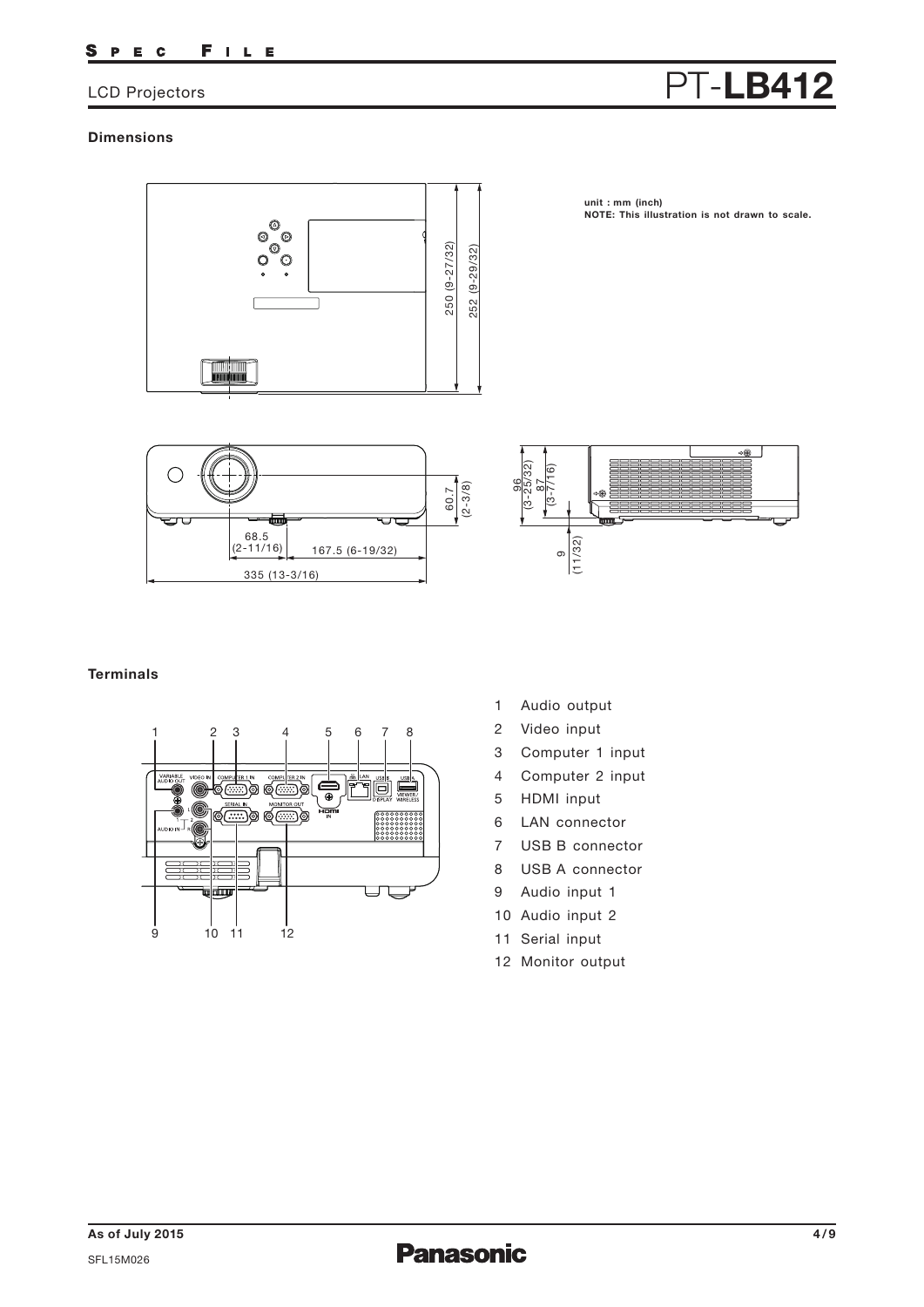# LCD Projectors **PT-LB412**

**Illustrations show the projector installed using optional Ceiling Mount** 

## **Standard setting-up position**



#### **unit : mm (inch)**

### **Caution:**

- All construction work should be done by a qualified technician.
- When mounting to the ceiling, use the special mounting bracket. To prevent the projector from swaying or dropping, attach the wire that is included with Projector Mount Bracket between the Projector Mount Bracket and the ceiling.

### **Projection distance for 4:3 aspect ratio screen**

| Projection distance for 4:3 aspect ratio screen |                |                         | unit: meters (feet)            |  |  |
|-------------------------------------------------|----------------|-------------------------|--------------------------------|--|--|
| Projection size                                 |                | Projection distance [L] | Height from the edge of screen |  |  |
| [diagonal]                                      | Min [wide]     | Max [telephoto]         | to center of lens [H]          |  |  |
| $30^{\circ}$                                    | (2.9)          | (3.5)                   | 0.065                          |  |  |
| $0.76$ m $/$                                    | 0.9            | 1.1                     | (0.214)                        |  |  |
| $40^{\circ}$                                    | (3.9)          | (4.7)                   | (0.286)                        |  |  |
| 1.02 m $/$                                      | 1.2            | 1.4                     | 0.087                          |  |  |
| $50^{\circ}$                                    | 1.5            | (5.9)                   | 0.109                          |  |  |
| 1.27 m $/$                                      | (4.9)          | 1.8                     | (0.357)                        |  |  |
| $60^{\circ}$                                    | 1.8            | 2.2                     | 0.131                          |  |  |
| $1.52 \; m /$                                   | (5.9)          | (7.1)                   | (0.429)                        |  |  |
| 70″                                             | 2.1            | 2.5                     | 0.152                          |  |  |
| 1.78 m $/$                                      | (6.9)          | (8.3)                   | (0.500)                        |  |  |
| $80^{\prime\prime}$                             | (7.9)          | 2.9                     | 0.174                          |  |  |
| $2.03 \text{ m}$ /                              | 2.4            | (9.5)                   | (0.571)                        |  |  |
| $2.29 \text{ m} / 90$ "                         | 2.7            | (10.7)                  | 0.196                          |  |  |
|                                                 | (8.9)          | 3.3                     | (0.643)                        |  |  |
| $2.54 \text{ m} / 100^{\degree}$                | 3.0            | (11.9)                  | 0.218                          |  |  |
|                                                 | (9.9)          | 3.6                     | (0.714)                        |  |  |
| $3.05 \text{ m} / 120$ "                        | (11.9)         | (14.3)                  | (0.857)                        |  |  |
|                                                 | 3.6            | 4.4                     | 0.261                          |  |  |
| $3.81 \text{ m} / 150$ "                        | $4.5$ $(14.9)$ | (17.9)<br>5.5           | 0.327<br>(1.071)               |  |  |
| $5.08 \text{ m} / 200$ "                        | (19.9)         | (23.9)                  | 0.435                          |  |  |
|                                                 | 6.1            | 7.3                     | (1.429)                        |  |  |
| $6.35 \text{ m} / 250$ "                        | $7.6$ $(24.9)$ | (29.9)<br>9.1           | 0.544<br>(1.786)               |  |  |
| $7.62 \, \text{m}$ / $300^{\degree}$            | 9.1            | 10.9                    | 0.653                          |  |  |
|                                                 | (29.9)         | (35.9)                  | (2.143)                        |  |  |

#### **NOTE:**

**• The value for L (distance to screen) varies slightly depending on the zoom lens characteristics.**

**• At the shortest projection distance, the zoom lens characteristics may cause slight image distortion.**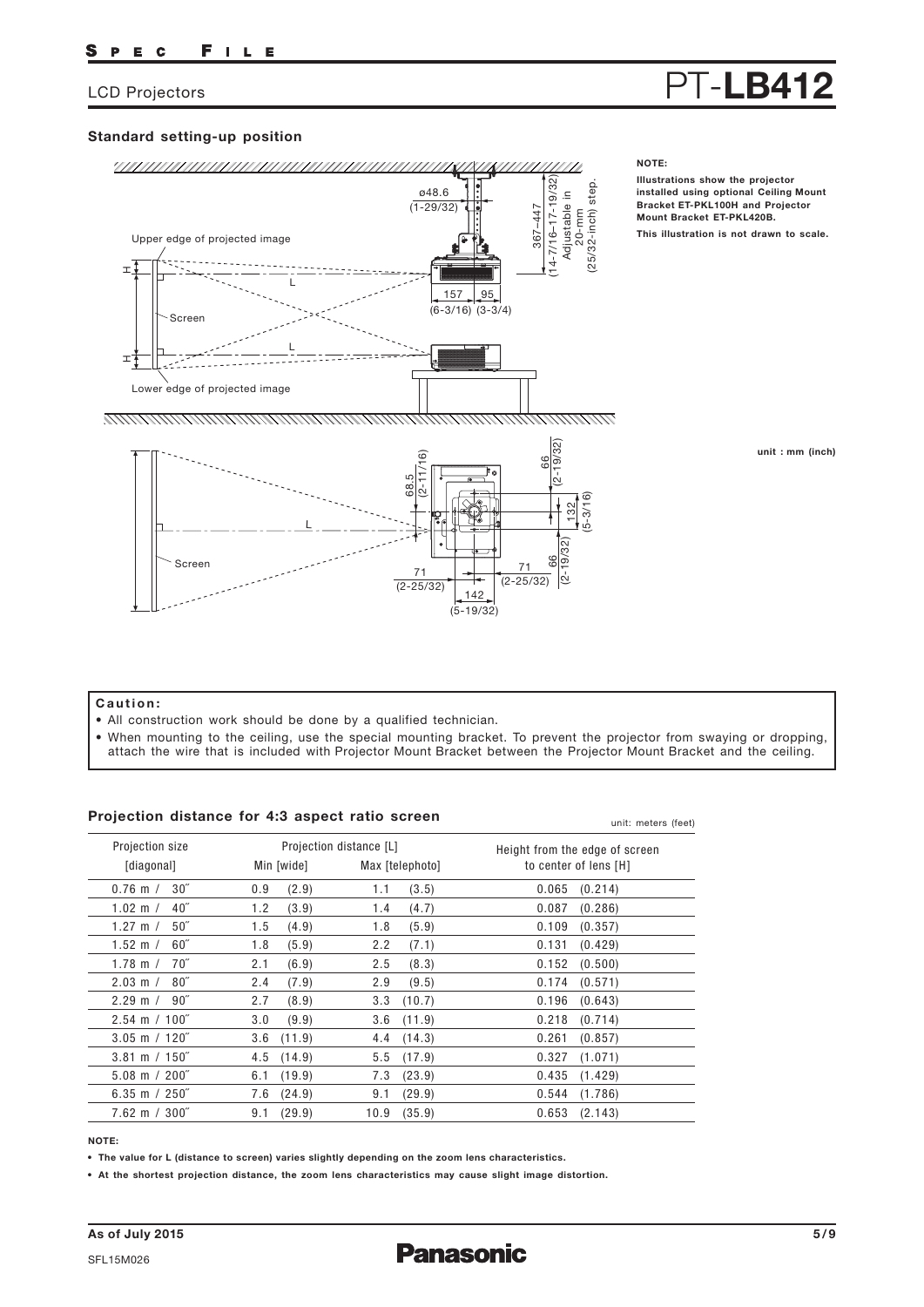## **Projection distance for 16:9 aspect ratio screen**

| Projection size          |            | Projection distance [L] | Height from the edge of screen |
|--------------------------|------------|-------------------------|--------------------------------|
| [diagonal]               | Min [wide] | Max [telephoto]         | to center of lens [H]          |
| $30^{\circ}$             | 1.0        | (3.8)                   | 0.008                          |
| $0.76$ m $/$             | (3.2)      | 1.2                     | (0.026)                        |
| $1.02 \text{ m}$ /       | 1.3        | (5.1)                   | 0.011                          |
| 40 <sup>''</sup>         | (4.3)      | 1.6                     | (0.035)                        |
| $50^{\circ}$             | (5.4)      | 2.0                     | 0.014                          |
| 1.27 m $/$               | 1.6        | (6.4)                   | (0.045)                        |
| $60^{\circ}$             | 2.0        | 2.4                     | 0.017                          |
| $1.52 \text{ m}$ /       | (6.4)      | (7.8)                   | (0.055)                        |
| $70^{\circ}$             | 2.3        | (9.1)                   | 0.019                          |
| 1.78 m $/$               | (7.5)      | 2.8                     | (0.062)                        |
| $80^{\circ}$             | (8.6)      | (10.4)                  | 0.022                          |
| $2.03 \text{ m}$ /       | 2.6        | 3.2                     | (0.071)                        |
| $90^{\prime\prime}$      | 3.0        | (11.7)                  | 0.025                          |
| $2.29 \text{ m}$ /       | (9.7)      | 3.6                     | (0.080)                        |
| $2.54 \text{ m} / 100$ " | (10.8)     | (13.0)                  | 0.028                          |
|                          | 3.3        | 4.0                     | (0.090)                        |
| $3.05$ m $/ 120$ "       | (13.0)     | 4.8                     | 0.033                          |
|                          | 4.0        | (15.6)                  | (0.107)                        |
| $3.81 \text{ m} / 150$ " | 4.9        | (19.5)                  | 0.041                          |
|                          | (16.2)     | 5.9                     | (0.135)                        |
| $5.08 \text{ m} / 200$ " | (21.7)     | (26.0)                  | 0.054                          |
|                          | 6.6        | 7.9                     | (0.177)                        |
| 6.35 m $/250$ "          | (27.1)     | 9.9                     | 0.068                          |
|                          | 8.3        | (32.6)                  | (0.222)                        |
| $7.62 \text{ m} / 300$ " | 9.9        | 11.9                    | 0.082                          |
|                          | (32.5)     | (39.1)                  | (0.267)                        |

**NOTE:**

**• The value for L (distance to screen) varies slightly depending on the zoom lens characteristics.**

**• At the shortest projection distance, the zoom lens characteristics may cause slight image distortion.**

### **Projection distance for 16:10 aspect ratio screen**

0.76 m / 1.02 m / 1.27 m / 1.52 m / 1.78 m / 2.03 m / 2.29 m / 2.54 m 100˝ / 3.05 m 120˝ / 3.81 m 150˝ / 5.08 m 200˝ / 6.35 m 250˝ / 7.62 m 300˝ / 0.9 1.3 1.6 1.9 2.2 2.6 2.9 3.2 3.8 4.8 6.4 8.0 9.6 1.1 1.5 1.9 2.3 2.7 3.1 3.5 3.8 4.6 5.8 7.7 9.7 11.6 0.027 0.036 0.046 0.055 0.063 0.072 0.082 0.091 0.109 0.137 0.181 0.227 0.272 30˝ 40˝ 50˝ 60˝ 70˝ 80˝ 90˝ (3.1) (4.1) (5.2) (6.3) (7.3) (8.4) (9.4) (10.5) (12.6) (15.8) (21.1) (26.4) (31.6) (3.7) (5.0) (6.3) (7.5) (8.8) (10.1) (11.4) (12.6) (15.2) (19.0) (25.3) (31.7) (38.0) (0.088) (0.119) (0.149) (0.180) (0.207) (0.238) (0.268) (0.299) (0.357) (0.448) (0.594) (0.743) (0.892) Projection size [diagonal] Projection distance [L] Min [wide] Max [telephoto] Height from the edge of screen to center of lens [H]

**NOTE:**

**• The value for L (distance to screen) varies slightly depending on the zoom lens characteristics.**

**• At the shortest projection distance, the zoom lens characteristics may cause slight image distortion.**

# LCD Projectors **PT-LB412**

unit: meters (feet)

unit: meters (feet)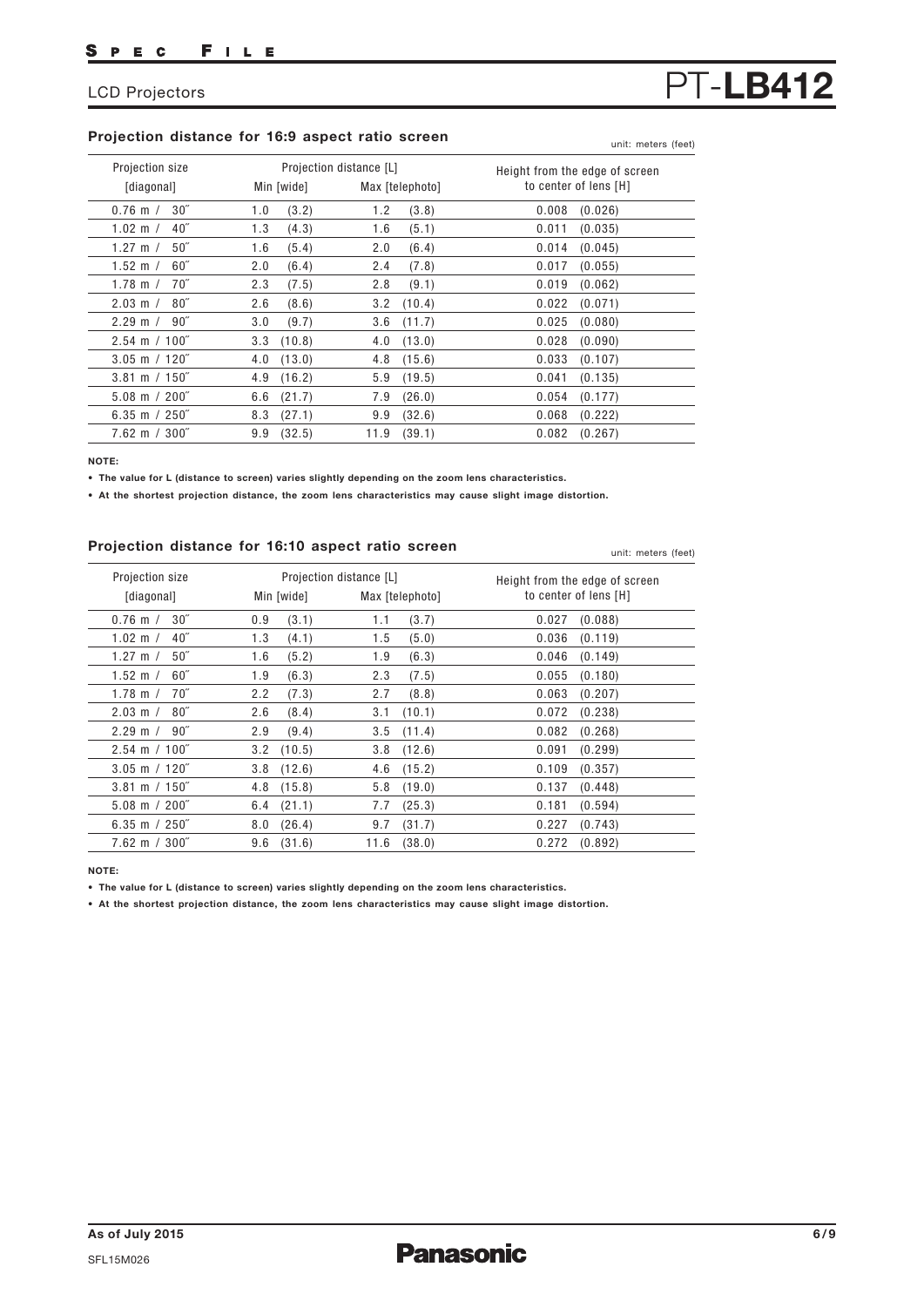#### FILE S PEC

# LCD Projectors **PT-LB412**

## **Calculation of the projection distance**

For a screen size different from the above, use the equation below to calculate the projection distance.

| Aspect ratio 4:3<br>minimum<br>maximum   | L (m) = (diagonal screen size in inches) $\times$ 0.0304 - 0.0250<br>L (m) = (diagonal screen size in inches) $\times$ 0.0365 - 0.0250 |  |
|------------------------------------------|----------------------------------------------------------------------------------------------------------------------------------------|--|
| Aspect ratio 16:9<br>minimum<br>maximum  | L (m) = (diagonal screen size in inches) $\times$ 0.0331 - 0.0250<br>L (m) = (diagonal screen size in inches) $\times$ 0.0398 - 0.0250 |  |
| Aspect ratio 16:10<br>minimum<br>maximum | L (m) = (diagonal screen size in inches) $\times$ 0.0322 - 0.0250<br>L (m) = (diagonal screen size in inches) $\times$ 0.0387 - 0.0250 |  |

**NOTE: Distances calculated with the above equations will include a slight error.**

### **Installable angle**

Install the projector at an angle within the range shown below.

### **• Vertical direction**

The projector may be installed at a vertical angle of 30°.

### **• Horizontal direction**

The projector may be installed at a horizontal angle of 15°.



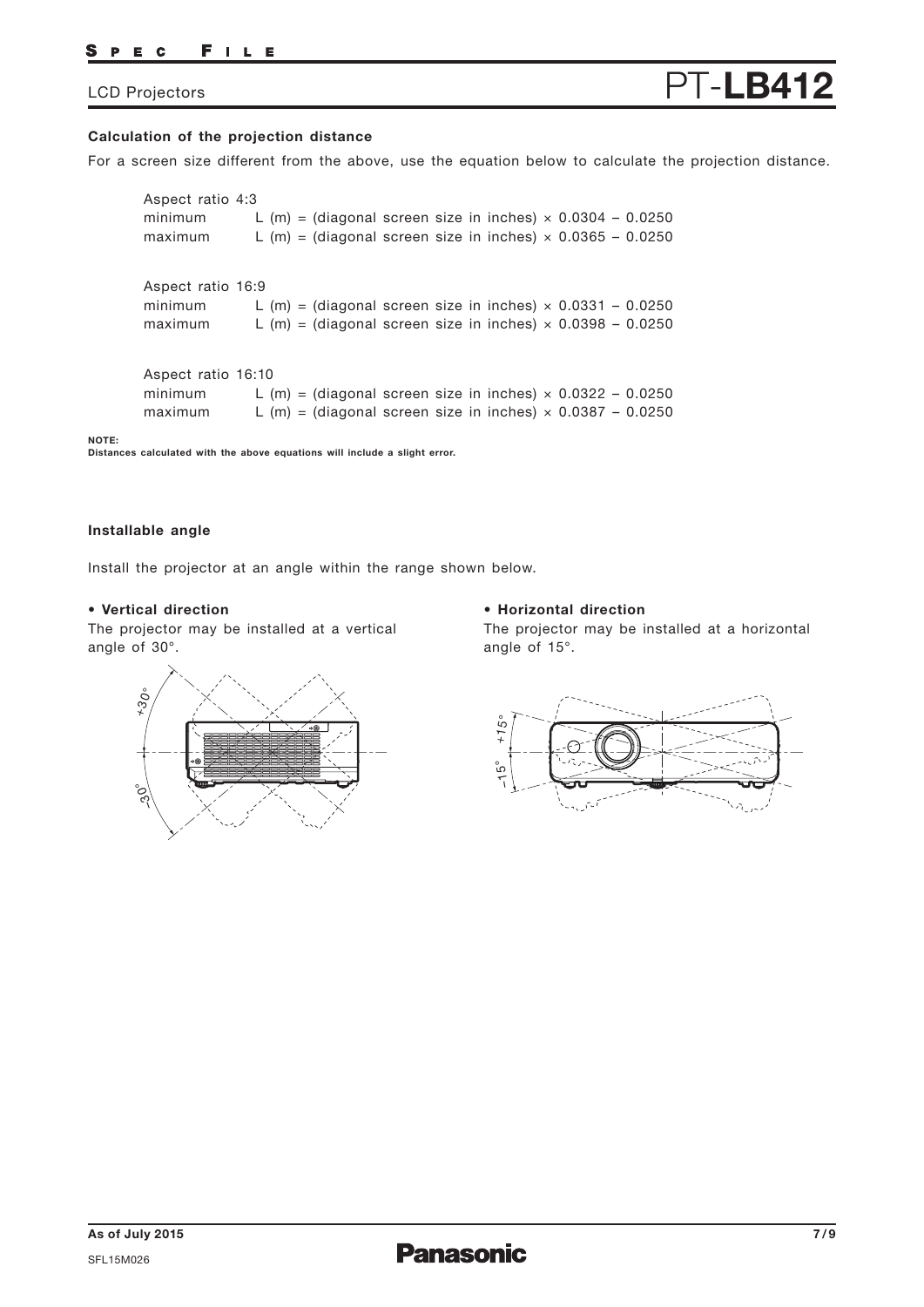#### FILE S P E C

The signals that can be input to this projector are shown in the table below. Horizontal scanning frequencies of 15 kHz to 91 kHz, vertical scanning frequencies of 24 Hz to 85 Hz, and a dot clock of 162 MHz maximum can be input.

| NOTE: The native resolution of this projector is 1,024 $\times$ 768 pixels. If the display resolution of the input signal is different from the |
|-------------------------------------------------------------------------------------------------------------------------------------------------|
| native resolution, image compression or expansion will be used to convert the input signal to a level within the native resolution.             |

| Display mode              | Display                     | Scanning frequency |      | Dot clock                | Format           |
|---------------------------|-----------------------------|--------------------|------|--------------------------|------------------|
|                           | resolution<br>$(dots)*1$    | H<br>(kHz)         | (Hz) | frequency<br>(MHz)       |                  |
| NTSC/NTSC4.43/PAL60/PAL-M | 720 × 480i                  | 15.7               | 59.9 | $\overline{\phantom{a}}$ | S-VIDEO/VIDEO    |
| PAL/PAL-N/SECAM           | 720 × 576i                  | 15.6               | 50.0 |                          |                  |
| 480i(525i)                | 720 × 480i                  | 15.7               | 59.9 | 13.5                     | YCBCR/RGB        |
| 576i(625i)                | 720 × 576i                  | 15.6               | 50.0 | 13.5                     |                  |
| 480i(525i)                | $720(1440) \times 480i^{2}$ | 15.7               | 59.9 | 27.0                     | <b>HDMI</b>      |
| 576i(625i)                | $720(1440) \times 576i^{2}$ | 15.6               | 50.0 | 27.0                     |                  |
| 480p(525p)                | $720 \times 483$            | 31.5               | 59.9 | 27.0                     | HDMI/            |
| 576p(625p)                | $720 \times 576$            | 31.3               | 50.0 | 27.0                     | YPBPR(YCBCR)/RGB |
| 720(750)/60p              | $1280 \times 720$           | 45.0               | 60.0 | 74.3                     |                  |
| 720(750)/50p              |                             | 37.5               | 50.0 | 74.3                     |                  |
| 1080(1125)/60i            | $1920 \times 1080i$         | 33.8               | 60.0 | 74.3                     |                  |
| 1080(1125)/50i            |                             | 28.1               | 50.0 | 74.3                     |                  |
| 1080(1125)/24p            | $1920 \times 1080$          | 27.0               | 24.0 | 74.3                     |                  |
| 1080(1125)/24sF           | 1920 × 1080i                | 27.0               | 48.0 | 74.3                     |                  |
| 1080(1125)/25p            | 1920 × 1080                 | 28.1               | 25.0 | 74.3                     |                  |
| 1080(1125)/30p            |                             | 33.8               | 30.0 | 74.3                     |                  |
| 1080(1125)/60p            |                             | 67.5               | 60.0 | 148.5                    |                  |
| 1080(1125)/50p            |                             | 56.3               | 50.0 | 148.5                    |                  |
| <b>VGA</b>                | $640 \times 480$            | 31.5               | 59.9 | 25.2                     | HDMI/RGB         |
|                           |                             | 35.0               | 66.7 | 30.2                     |                  |
|                           |                             | 37.9               | 72.8 | 31.5                     |                  |
|                           |                             | 37.5               | 75.0 | 31.5                     |                  |
|                           |                             | 43.3               | 85.0 | 36.0                     |                  |
| <b>SVGA</b>               | $800 \times 600$            | 35.2               | 56.3 | 36.0                     |                  |
|                           |                             | 37.9               | 60.3 | 40.0                     |                  |
|                           |                             | 48.1               | 72.2 | 50.0                     |                  |
|                           |                             | 46.9               | 75.0 | 49.5                     |                  |
|                           |                             | 53.7               | 85.1 | 56.3                     |                  |
| MAC16                     | $832 \times 624$            | 49.7               | 74.6 | 57.3                     |                  |
| <b>XGA</b>                | $1024 \times 768$           | 48.4               | 60.0 | 65.0                     |                  |
|                           |                             | 56.5               | 70.1 | 75.0                     |                  |
|                           |                             | 60.0               | 75.0 | 78.8                     |                  |
|                           |                             | 68.7               | 85.0 | 94.5                     |                  |
| 1152 x 864                | $1152 \times 864$           | 67.5               | 75.0 | 108.0                    |                  |
| MAC21                     | $1152 \times 870$           | 68.7               | 75.1 | 100.0                    |                  |
| $1280 \times 720$         | $1280 \times 720$           | 37.1               | 49.8 | 60.5                     |                  |
|                           |                             | 44.8               | 59.9 | 74.5                     |                  |

**\*1 The "i" appearing after the resolution indicates an interlaced signal.**

**\*2 Only compatible with dot clock frequency of 27 MHz (pixel repetition signal)**